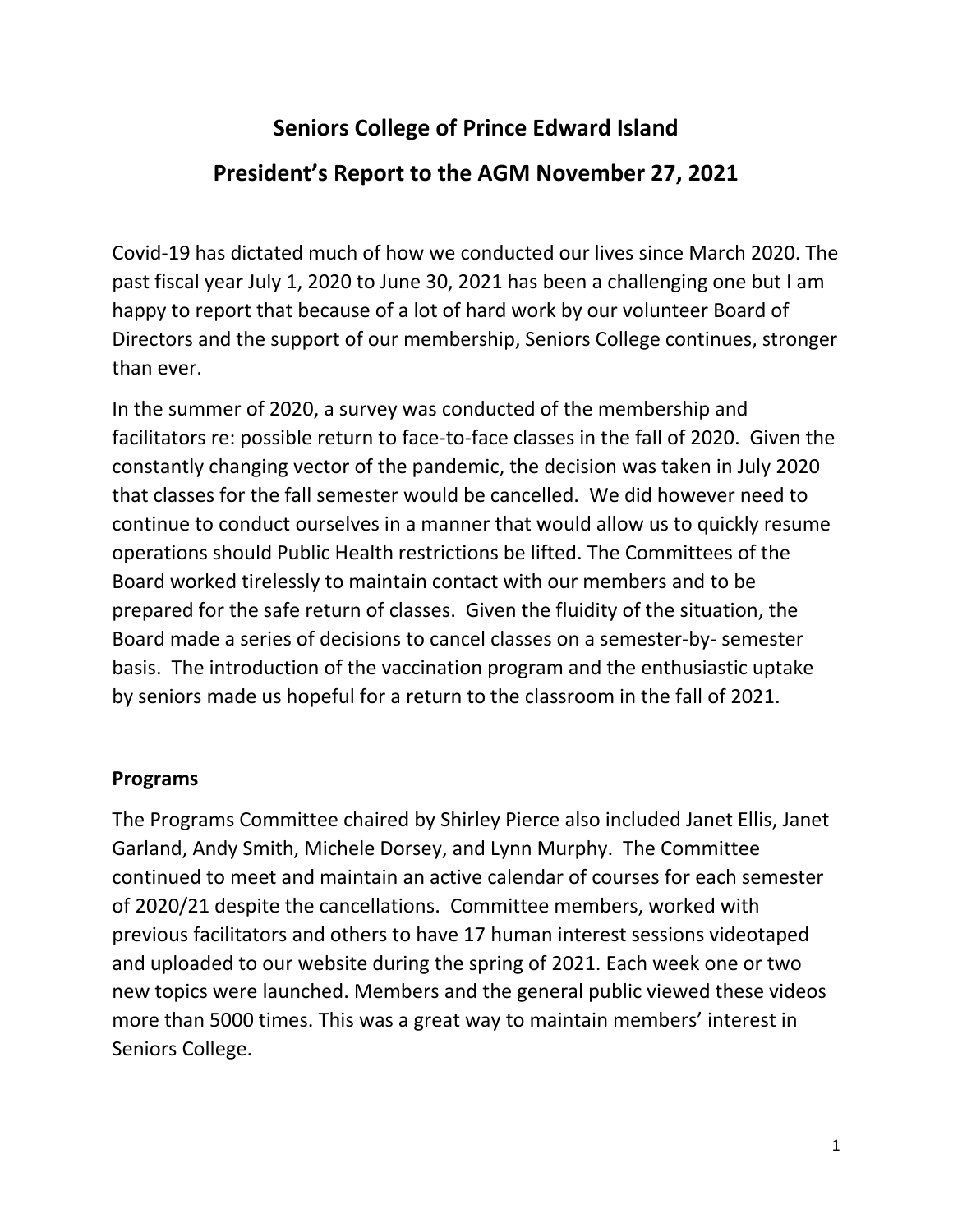By June of 2021, the Committee had approximately 150 courses lined up for the 2021/2022 school year with facilitators confirmed and most of the venues booked. New courses and tours were added included Introduction to Origami; How the Body Works in Health and Disease; Climate Change; Canada Games; Scams and Fraud, etc.

The Facilitator Guide was also reviewed and updated to include COVID requirements.

#### **Information Technology**

The Information Technology Committee, chaired by Mary MacPherson also included Kate Gordon, Mary Lou Turner, and Charley Scott, our former Coordinator. Because of the fiscal constraints we were undergoing, no changes or enhancements were made to our website or registration system over the past year. As a further cost-saving mechanism, our Committee chair, Mary MacPherson assumed the responsibility for maintaining our Facebook account during this time as well. The Committee's main focus during the past year was to keep Seniors College members informed and engaged via email, our website and Facebook account. The decision was made to keep our previous year's courses visible as a tool for public awareness of the types of courses offered by the College. In February 2021, the IT Committee created a Seniors College YouTube channel. Between February and May 2021, 17 YouTube presentations were prepared by facilitators on various topics, (several of which were meant as introductions to 2021-2022 course offerings). These presentations were then posted to the Seniors College Facebook page for member viewing and to grow College awareness.

#### **Marketing**

The Marketing Committee chaired by Andy Smith also included, Pat MacAulay, Shirley Pierce, Mary MacPherson and Mary Lou Turner. Much of the Marketing Committee's work over the past year has centred on ensuring members were kept informed of semester cancellations, via email and media, and kept engaged by making them aware of our on-line presentations. The Committee with the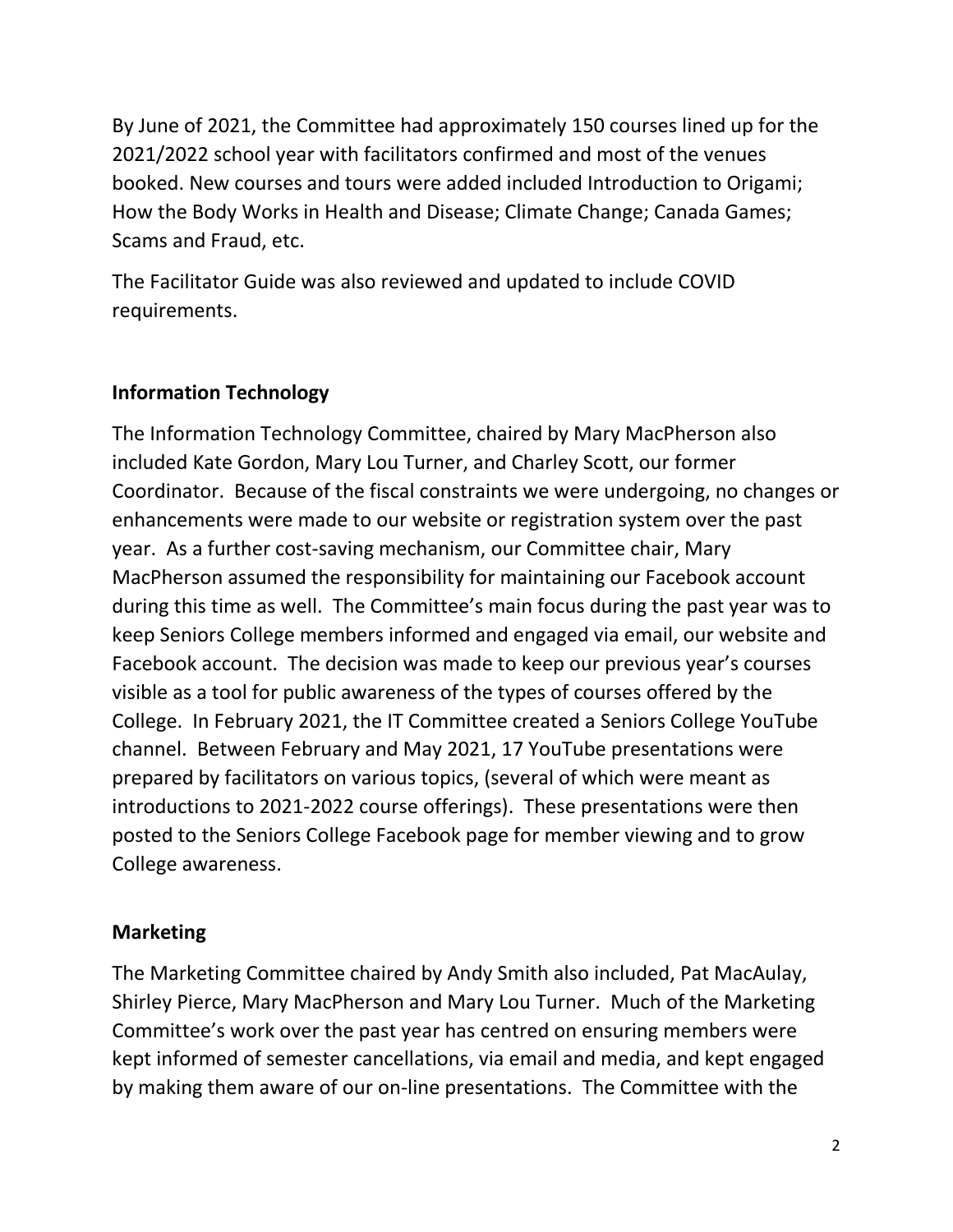help of news stories and interviews on CBC, local radio stations, and the Guardian was able to ensure that members received the latest updates via as many channels as possible.

In the spring of 2021, Gary MacDougall, former editor of the Guardian, agreed to write two articles about the return of Seniors College in the fall of 2021. These were extremely well received when they appeared in the Guardian and were also cross listed on our social media platforms. This effort was part of a broader strategy to use social media, and "free" publicity wherever possible to announce our return to the classroom to existing and potentially new members.

## **Finance**

It goes without saying that the past fiscal year has been a very challenging one for the College from a fiscal perspective. The Board made a decision early on in the pandemic that we needed to maintain contact with our members and be prepared for our eventual return to classes while at the same time reducing our expenses as much as possible. Our Treasurer, Kate Gordon will present the steps taken and the resulting financial position, in her report.

I can report that Seniors College ended the year with an operating deficit of \$22,245 (vs. a surplus of \$3,189 in 2020), total net assets of \$38,364 and total liabilities of \$12,375. Cash on hand at the end of the year was \$50,539 (vs \$72,125 the previous year).

# **Looking Ahead to 2021 -2022**

As we look ahead to the coming year, there is one major priority for my last year as President.

The current Strategic Plan for the College spans the period from July 2018 – June 2022. Our Strategic Plan outlines the organization's direction and guides decision making and activities over that period. The pillars of the SP which are core to the institution are:

- Volunteers
- Lifelong Learning